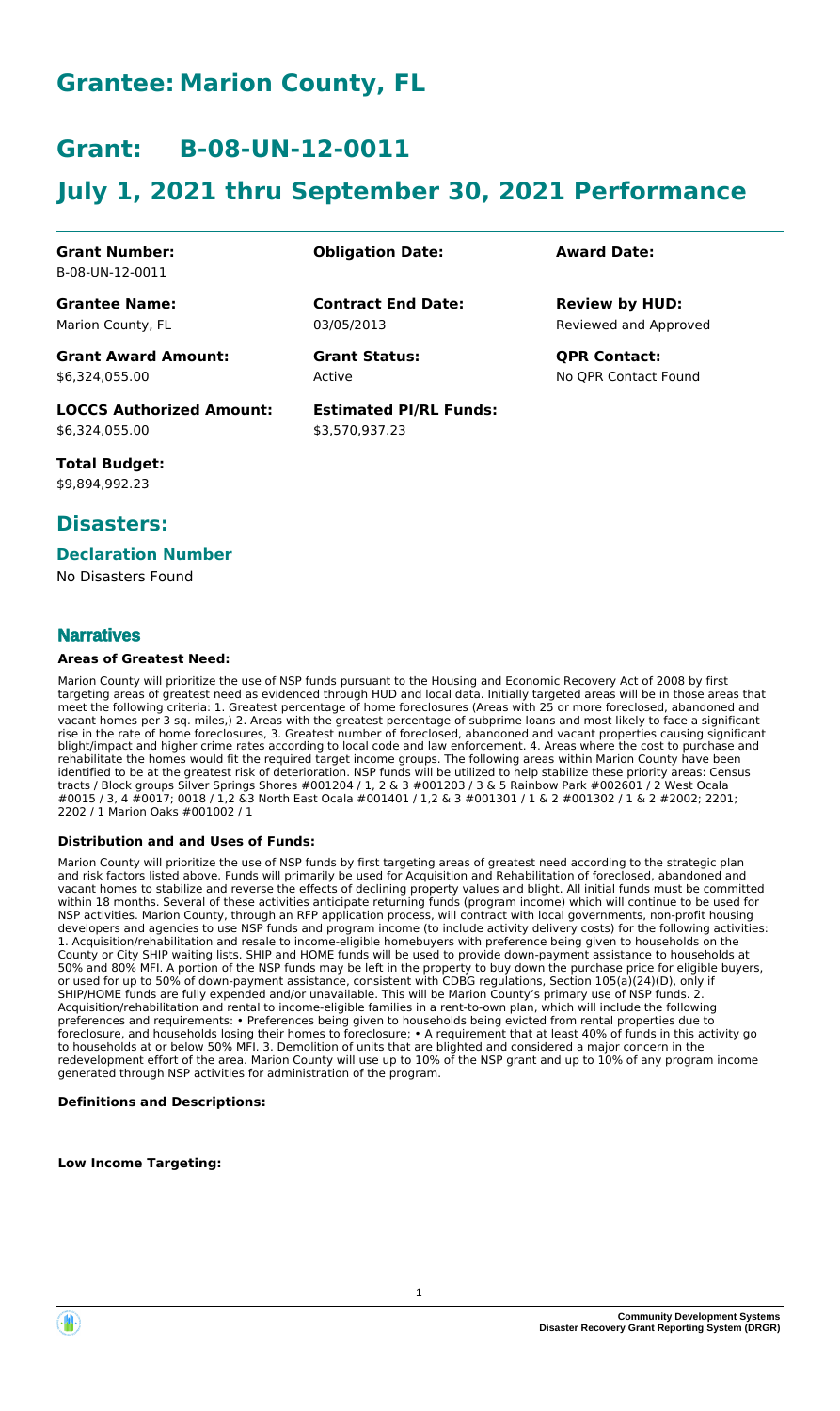### **Public Comment:**

| <b>Overall</b>                                     | <b>This Report Period</b> | <b>To Date</b> |
|----------------------------------------------------|---------------------------|----------------|
| <b>Total Projected Budget from All Sources</b>     | \$0.00                    | \$7,947,694.15 |
| <b>Total Budget</b>                                | \$0.00                    | \$7,947,694.15 |
| <b>Total Obligated</b>                             | \$0.00                    | \$7,947,694.15 |
| <b>Total Funds Drawdown</b>                        | \$0.00                    | \$7,942,212.03 |
| <b>Program Funds Drawdown</b>                      | \$0.00                    | \$6,324,055.00 |
| <b>Program Income Drawdown</b>                     | \$0.00                    | \$1,618,157.03 |
| <b>Program Income Received</b>                     | \$2,764.22                | \$3,717,042.83 |
| <b>Total Funds Expended</b>                        | \$0.00                    | \$7,947,694.15 |
| <b>HUD Identified Most Impacted and Distressed</b> | \$0.00                    | \$0.00         |
| <b>Other Funds</b>                                 | \$0.00                    | \$0.00         |
| <b>Match Funds</b>                                 | \$0.00                    | \$0.00         |
| Non-Match Funds                                    | \$0.00                    | \$0.00         |
| <b>Funds Expended</b>                              |                           |                |
| <b>Overall</b>                                     | <b>This Period</b>        | <b>To Date</b> |
| <b>Marion County</b>                               | \$0.00                    | \$7,947,694.15 |

# **Progress Toward Required Numeric Targets**

| <b>Requirement</b>                       | <b>Target</b>  | <b>Projected</b> | <b>Actual</b>  |
|------------------------------------------|----------------|------------------|----------------|
| <b>Overall Benefit Percentage</b>        | 99.99%         | $.00\%$          | $.00\%$        |
| <b>Minimum Non Federal Match</b>         | \$.00          | \$.00            | \$.00          |
| <b>Overall Benefit Amount</b>            | \$9,222,490.46 | \$.00            | \$.00          |
| <b>Limit on Public Services</b>          | \$948,608.25   | \$.00            | \$.00          |
| <b>Limit on Admin/Planning</b>           | \$632,405.50   | \$671,579.43     | \$666,097.31   |
| <b>Limit on Admin</b>                    | \$.00          | \$671,579.43     | \$666,097.31   |
| <b>Most Impacted and Distressed</b>      | \$.00          | \$.00            | \$.00          |
| <b>Progress towards LH25 Requirement</b> | \$2.473.748.06 |                  | \$2,542,697.77 |

# **Overall Progress Narrative:**

The County continues to work with the finance department to reconcile expenses and program income by proejct and activity. Corrective updates were made to performance measures during this quarter.

# **Project Summary**

| <b>Project #, Project Title</b>                           | <b>This Report</b>                      | <b>To Date</b>                          |                                         |
|-----------------------------------------------------------|-----------------------------------------|-----------------------------------------|-----------------------------------------|
|                                                           | <b>Program Funds</b><br><b>Drawdown</b> | <b>Project Funds</b><br><b>Budgeted</b> | <b>Program Funds</b><br><b>Drawdown</b> |
| 9999, Restricted Balance                                  | \$0.00                                  | \$0.00                                  | \$0.00                                  |
| NSP-1, Acquisition/Rehabilitation and Resale              | \$0.00                                  | \$6.767.591.99                          | \$5,204,361.14                          |
| NSP-2, Acquisition/Rehabilitation and Rental - Affordable | \$0.00                                  | \$1.096.911.74                          | \$823,485.50                            |



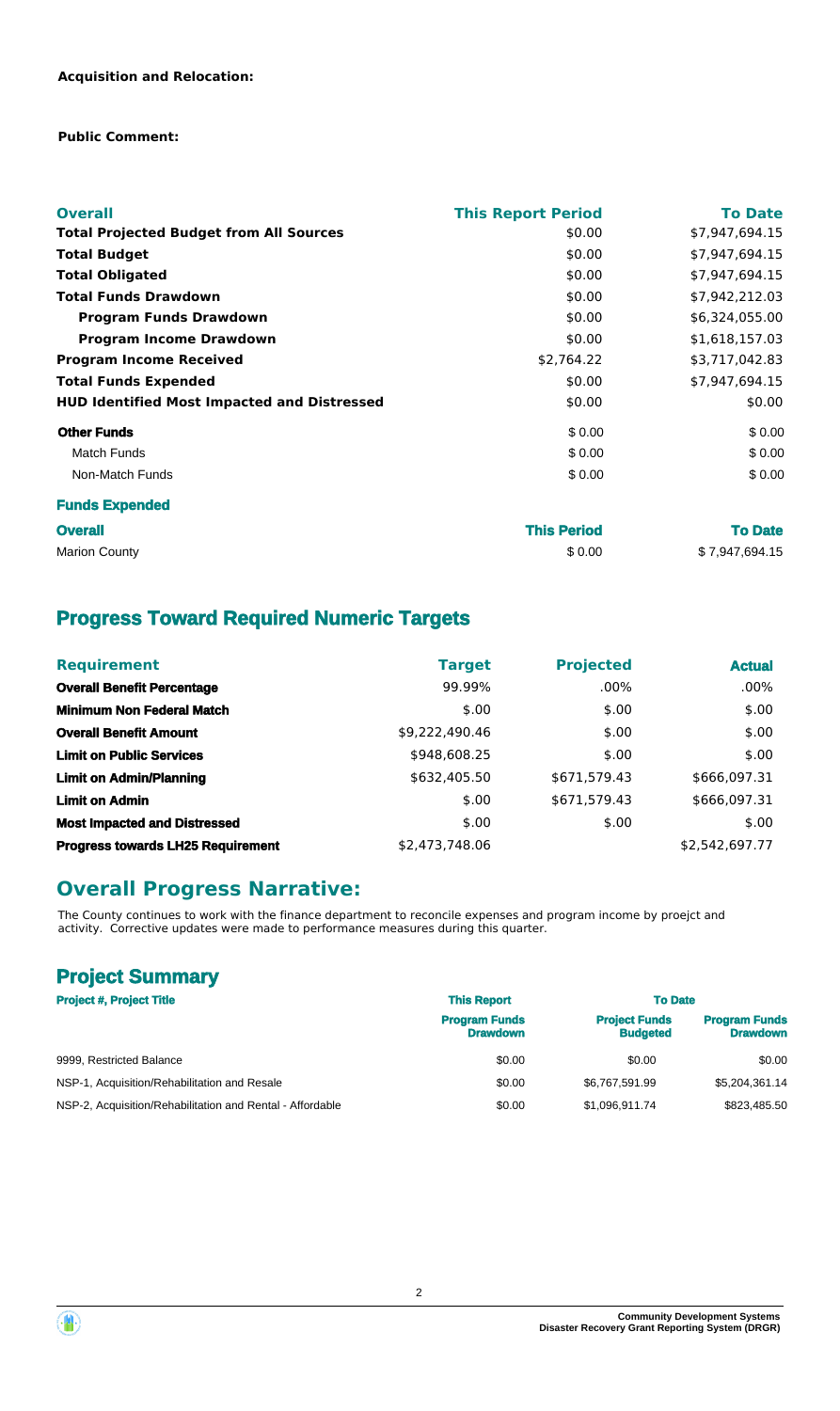# **Activities**

**Project # / NSP-1 / Acquisition/Rehabilitation and Resale**

**Community Development Systems Disaster Recovery Grant Reporting System (DRGR)**

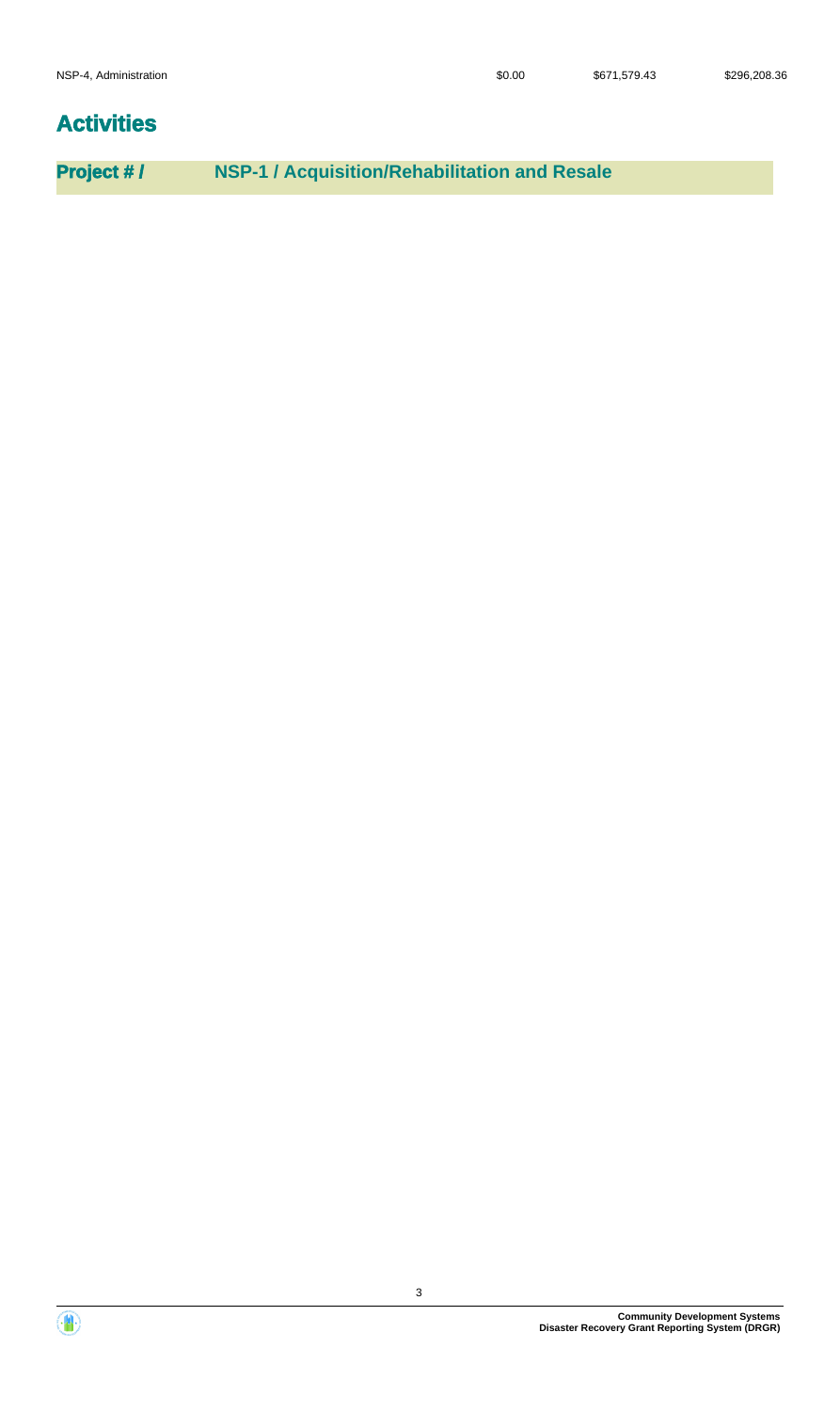# **Grantee Activity Number: NSP 1-A2 Activity Title: Acquisition SFR - 25% Resale LH25**

| <b>Activity Type:</b>         | <b>Activity Status:</b>                    |
|-------------------------------|--------------------------------------------|
| Acquisition - general         | Under Way                                  |
| <b>Project Number:</b>        | <b>Project Title:</b>                      |
| NSP-1                         | Acquisition/Rehabilitation and Resale      |
| <b>Projected Start Date:</b>  | <b>Projected End Date:</b>                 |
| 06/01/2009                    | 09/30/2021                                 |
| <b>Benefit Type:</b>          | <b>Completed Activity Actual End Date:</b> |
| Direct (HouseHold)            |                                            |
| <b>National Objective:</b>    | <b>Responsible Organization:</b>           |
| NSP Only - LH - 25% Set-Aside | <b>Marion County</b>                       |
|                               |                                            |
|                               |                                            |

| <b>Overall</b>                                 | <b>Jul 1 thru Sep 30, 2021</b> | <b>To Date</b> |
|------------------------------------------------|--------------------------------|----------------|
| <b>Total Projected Budget from All Sources</b> | \$0.00                         | \$1,285,953.25 |
| <b>Total Budget</b>                            | \$0.00                         | \$1,285,953.25 |
| <b>Total Obligated</b>                         | \$0.00                         | \$1,285,953.25 |
| <b>Total Funds Drawdown</b>                    | \$0.00                         | \$1,285,953.25 |
| <b>Program Funds Drawdown</b>                  | \$0.00                         | \$1,261,405.16 |
| <b>Program Income Drawdown</b>                 | \$0.00                         | \$24,548.09    |
| <b>Program Income Received</b>                 | \$2,764.22                     | \$86,210.58    |
| <b>Total Funds Expended</b>                    | \$0.00                         | \$1,285,953.25 |
| <b>Most Impacted and Distressed Expended</b>   | \$0.00                         | \$0.00         |

### **Activity Description:**

Acquisition of foreclosed, abandoned and vacant properties. For households under 50% MFI

#### **Location Description:**

Activity will be implemented in targeted neighborhoods: • Silver Springs Shores #001204/1, 2 & 3, #001203/3 & 5 • Rainbow Park #002601/2 • West Ocala #0015/3, 4, #0017; 0018/1,2 & 3 • North East Ocala #001401/1,2 & 3, #001301/1 & 2, #001302/1 & 2 #2002; 2201; 2202/1 • Marion Oaks #001002/1

#### **Activity Progress Narrative:**

### **Accomplishments Performance Measures**

|                                  | <b>This Report Period</b> | <b>Cumulative Actual Total / Expected</b> |
|----------------------------------|---------------------------|-------------------------------------------|
|                                  | <b>Total</b>              | <b>Total</b>                              |
| # of buildings (non-residential) |                           | 0/0                                       |
| # of Parcels acquired by         |                           | 0/0                                       |



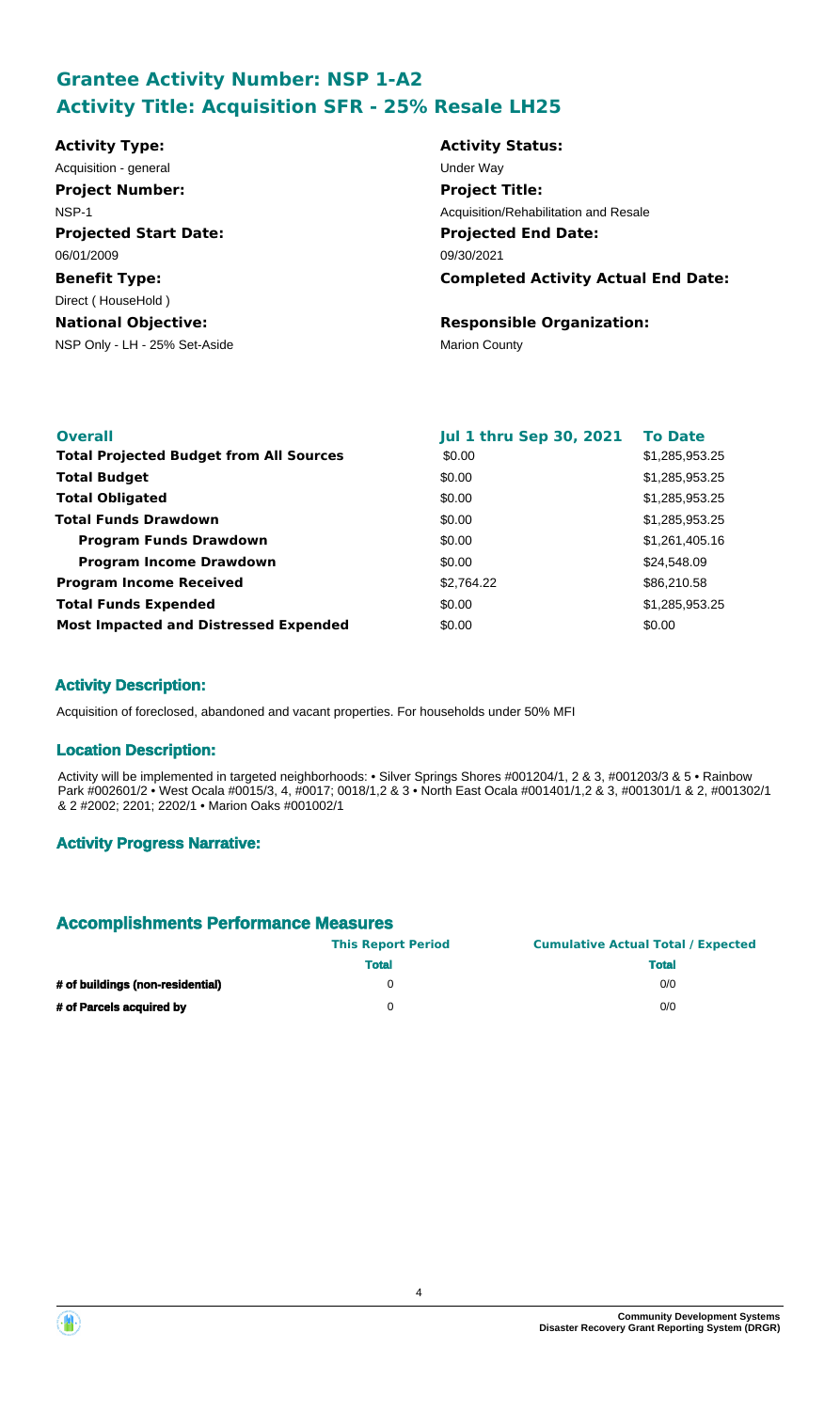|                                           | <b>This Report Period</b> | <b>Cumulative Actual Total / Expected</b> |  |  |  |
|-------------------------------------------|---------------------------|-------------------------------------------|--|--|--|
|                                           | <b>Total</b>              | <b>Total</b>                              |  |  |  |
| # of Housing Units                        |                           | 0/12                                      |  |  |  |
| <b>Beneficiaries Performance Measures</b> |                           |                                           |  |  |  |

|                 |     |     | <b>This Report Period</b> |      | <b>Cumulative Actual Total / Expected</b> |       |          |
|-----------------|-----|-----|---------------------------|------|-------------------------------------------|-------|----------|
|                 | Low | Mod | <b>Total</b>              | Low  | <b>Mod</b>                                | Total | Low/Mod% |
| # of Households |     |     |                           | 0/12 | 0/0                                       | 0/12  |          |
| # Owner         |     |     |                           | 0/12 | 0/0                                       | 0/12  |          |

# **Activity Locations**

### **No Activity Locations found.**

No Other Funding Sources Found **Other Funding Sources**

# **Other Funding Sources Budgeted - Detail**

# **No Other Match Funding Sources Found**

Activity **Supporting Documents:** None



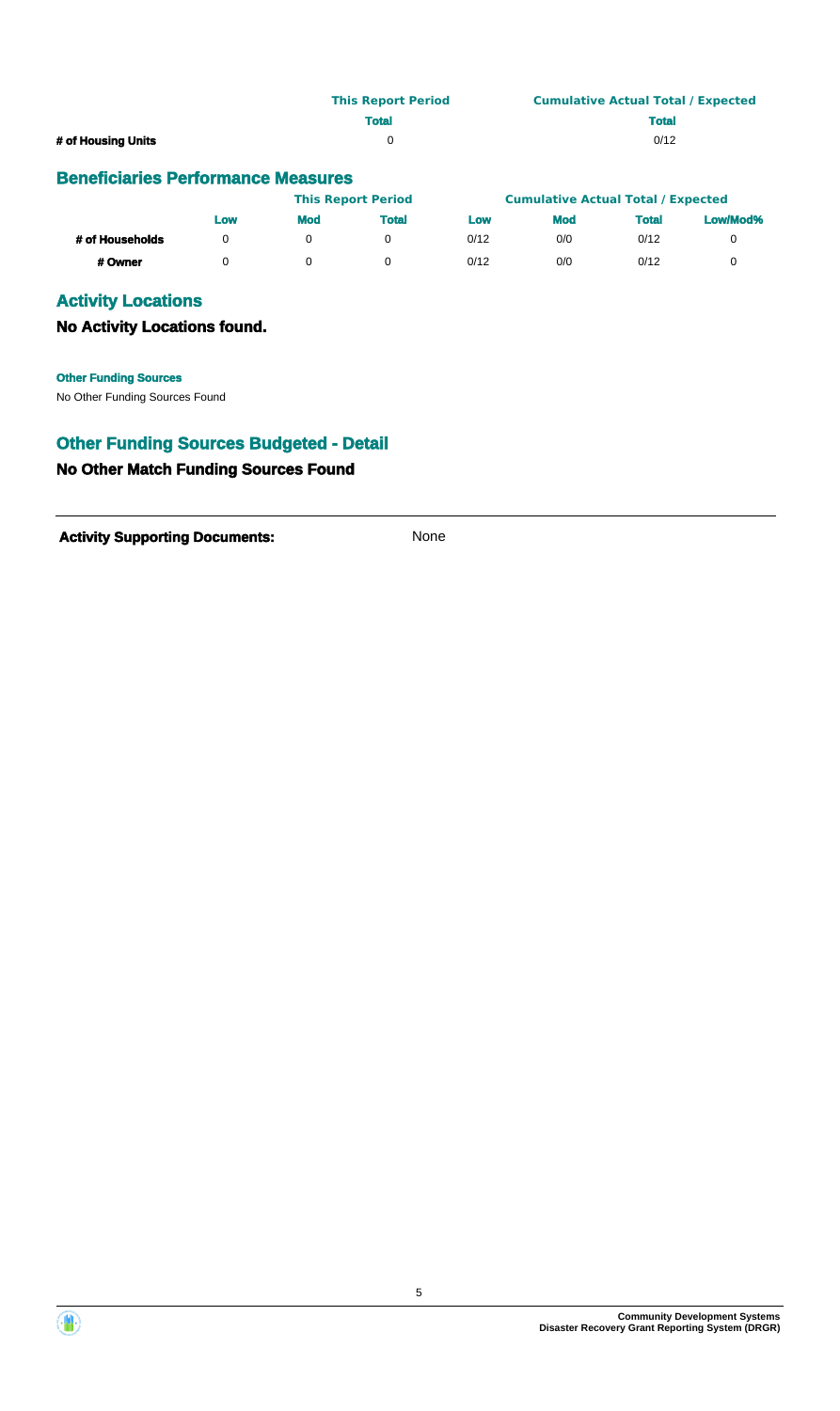# **Grantee Activity Number: NSP 1-B2 Activity Title: Rehabilitation SFR Resale LH25**

| <b>Activity Type:</b>                                   | <b>Activity Status:</b>                    |
|---------------------------------------------------------|--------------------------------------------|
| Rehabilitation/reconstruction of residential structures | Under Way                                  |
| <b>Project Number:</b>                                  | <b>Project Title:</b>                      |
| NSP-1                                                   | Acquisition/Rehabilitation and Resale      |
| <b>Projected Start Date:</b>                            | <b>Projected End Date:</b>                 |
| 06/01/2009                                              | 09/30/2021                                 |
| <b>Benefit Type:</b>                                    | <b>Completed Activity Actual End Date:</b> |
| Direct (HouseHold)                                      |                                            |
| <b>National Objective:</b>                              | <b>Responsible Organization:</b>           |
| NSP Only - LH - 25% Set-Aside                           | <b>Marion County</b>                       |

| <b>Overall</b>                                 | <b>Jul 1 thru Sep 30, 2021</b> | <b>To Date</b> |
|------------------------------------------------|--------------------------------|----------------|
| <b>Total Projected Budget from All Sources</b> | \$0.00                         | \$159,832.78   |
| <b>Total Budget</b>                            | \$0.00                         | \$159,832.78   |
| <b>Total Obligated</b>                         | \$0.00                         | \$159,832.78   |
| <b>Total Funds Drawdown</b>                    | \$0.00                         | \$159,832.78   |
| <b>Program Funds Drawdown</b>                  | \$0.00                         | \$26,221.82    |
| <b>Program Income Drawdown</b>                 | \$0.00                         | \$133,610.96   |
| <b>Program Income Received</b>                 | \$0.00                         | \$247,109.33   |
| <b>Total Funds Expended</b>                    | \$0.00                         | \$159,832.78   |
| <b>Marion County</b>                           | \$0.00                         | \$159,832.78   |
| <b>Most Impacted and Distressed Expended</b>   | \$0.00                         | \$0.00         |

### **Ancillary Activities**

| <b>Responsible</b><br><b>Organization</b> | <b>Activity Type</b>  | Project # | <b>Grantee Activity #</b> | <b>Activity Title</b>                       | <b>Program Income</b><br><b>Account</b> |
|-------------------------------------------|-----------------------|-----------|---------------------------|---------------------------------------------|-----------------------------------------|
| <b>Marion County</b>                      | Acquisition - general | NSP-1     | <b>NSP 1-A2</b>           | <b>Acquisition SFR -</b><br>25% Resale LH25 | <b>General Account</b>                  |

### **Activity Description:**

Rehabilitation of acquired foreclosed properties for resale to households below 50% MFI

### **Location Description:**

Activity will be implemented in targeted neighborhoods: • Silver Springs Shores #001204/1, 2 & 3, #001203/3 & 5 • Rainbow Park #002601/2 • West Ocala #0015/3, 4, #0017; 0018/1,2 & 3 • North East Ocala #001401/1,2 & 3, #001301/1 & 2, #001302/1 & 2 #2002; 2201; 2202/1 • Marion Oaks #001002/1

### **Activity Progress Narrative:**

Updated performance measures during this quarter.

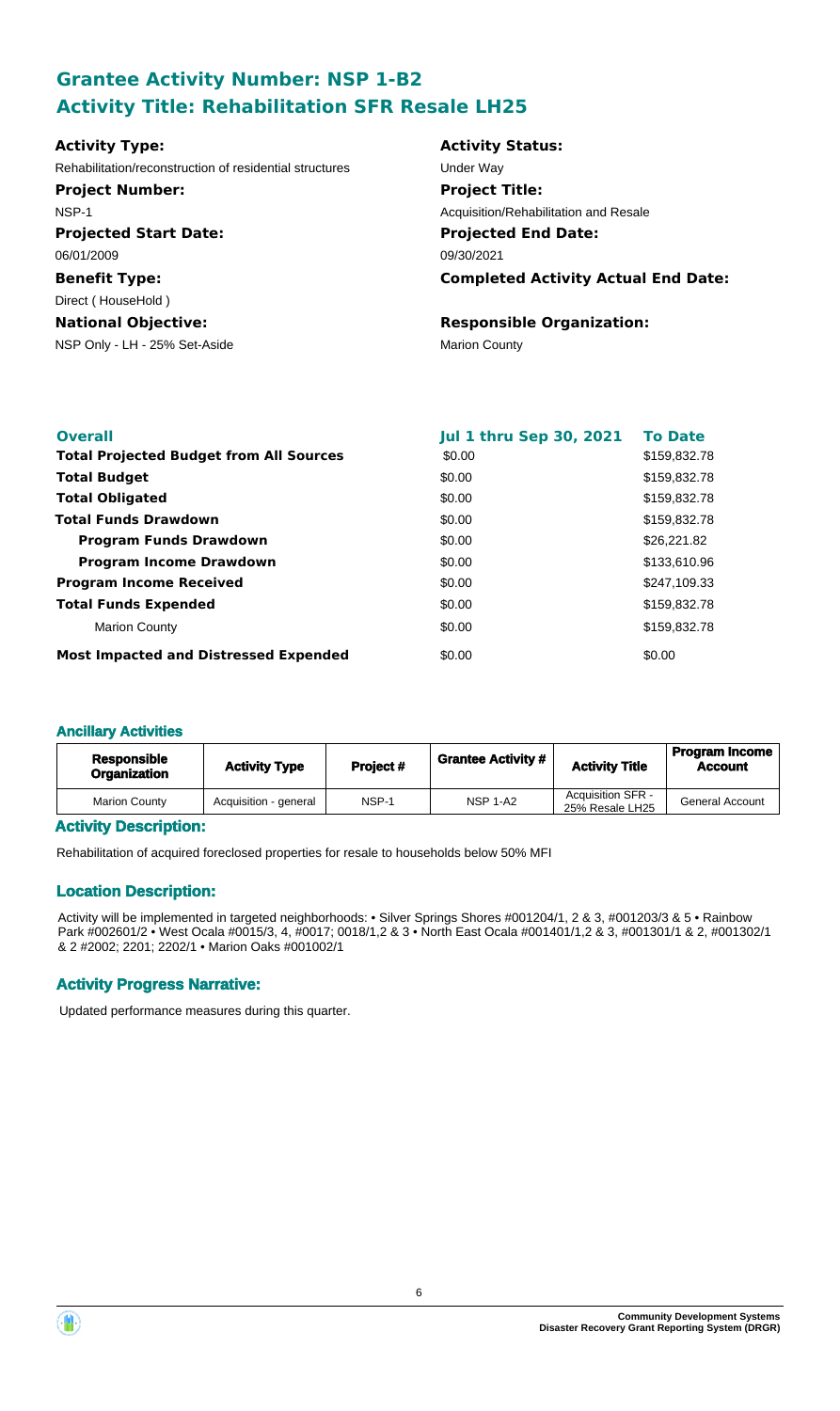# **Accomplishments Performance Measures**

|                    | <b>This Report Period</b> | <b>Cumulative Actual Total / Expected</b> |
|--------------------|---------------------------|-------------------------------------------|
|                    | <b>Total</b>              | <b>Total</b>                              |
| # of Properties    | 35                        | 47/13                                     |
|                    | <b>This Report Period</b> | <b>Cumulative Actual Total / Expected</b> |
|                    | <b>Total</b>              | <b>Total</b>                              |
| # of Housing Units | 35                        | 47/13                                     |

| # of Singlefamily Units                   | 35 | 47/13 |
|-------------------------------------------|----|-------|
| <b>Beneficiaries Performance Measures</b> |    |       |

|                 |     | <b>This Report Period</b> |              |      | <b>Cumulative Actual Total / Expected</b> |              |          |
|-----------------|-----|---------------------------|--------------|------|-------------------------------------------|--------------|----------|
|                 | Low | <b>Mod</b>                | <b>Total</b> | Low  | <b>Mod</b>                                | <b>Total</b> | Low/Mod% |
| # of Households | -3  | 24                        | 35           | 9/13 | 24/0                                      | 47/13        | 70.21    |
| # Owner         | -3  | 24                        | 35           | 9/13 | 24/0                                      | 47/13        | 70.21    |

### **Activity Locations**

### **No Activity Locations found.**

**Other Funding Sources**

No Other Funding Sources Found

# **Other Funding Sources Budgeted - Detail**

### **No Other Match Funding Sources Found**

Activity **Supporting Documents:** None

**Project # / NSP-2 / Acquisition/Rehabilitation and Rental - Affordable**



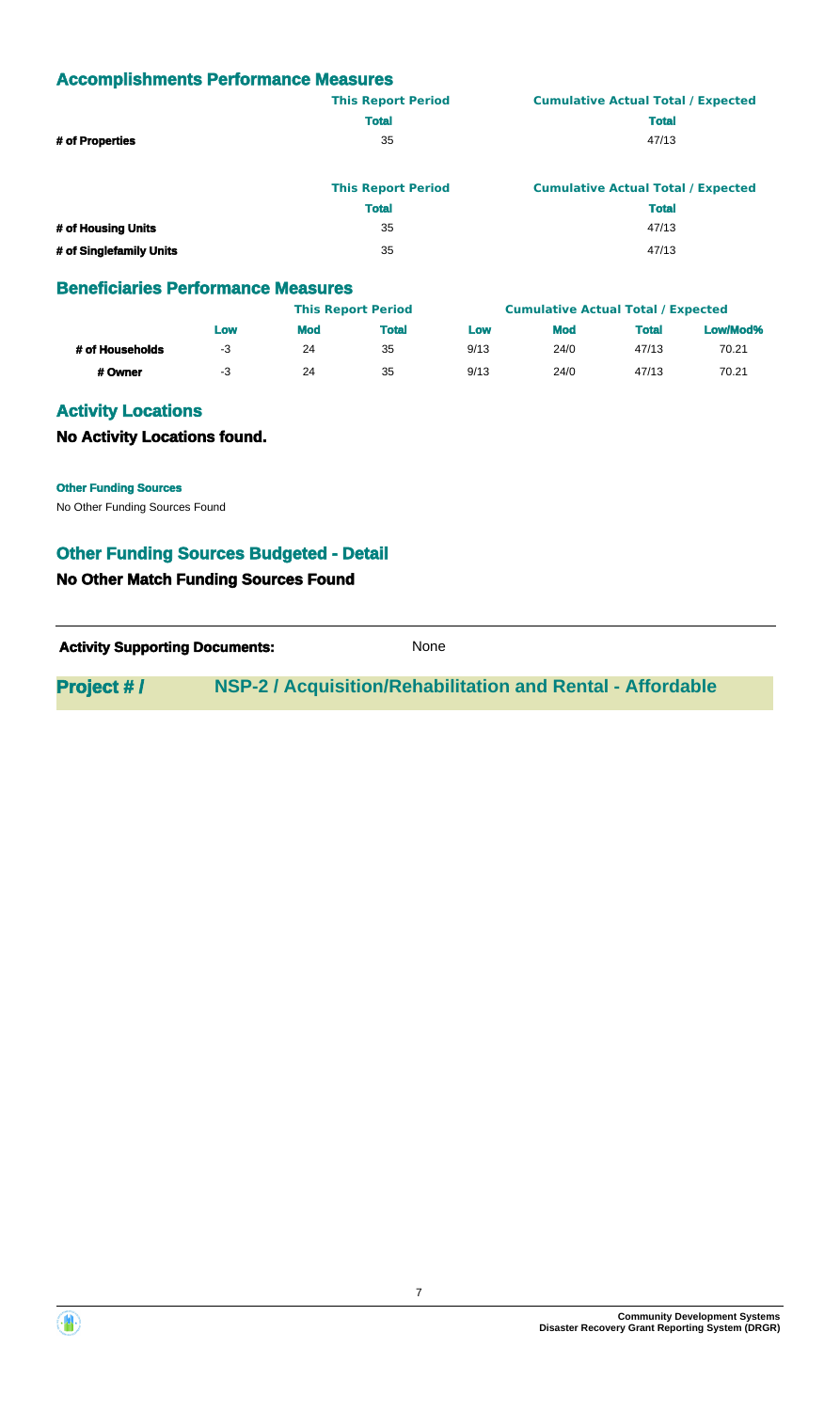# **Grantee Activity Number: NSP 2-B2 Activity Title: Rehabilitation SFR Rental LH25**

| <b>Activity Type:</b>                                   | <b>Activity Status:</b>                            |
|---------------------------------------------------------|----------------------------------------------------|
| Rehabilitation/reconstruction of residential structures | Under Wav                                          |
| <b>Project Number:</b>                                  | <b>Project Title:</b>                              |
| NSP-2                                                   | Acquisition/Rehabilitation and Rental - Affordable |
| <b>Projected Start Date:</b>                            | <b>Projected End Date:</b>                         |
| 06/01/2009                                              | 09/30/2021                                         |
| <b>Benefit Type:</b>                                    | <b>Completed Activity Actual End Date:</b>         |
| Direct (HouseHold)                                      |                                                    |
| <b>National Objective:</b>                              | <b>Responsible Organization:</b>                   |
| NSP Only - LH - 25% Set-Aside                           | <b>Marion County</b>                               |

| <b>Overall</b>                                 | <b>Jul 1 thru Sep 30, 2021</b> | <b>To Date</b> |
|------------------------------------------------|--------------------------------|----------------|
| <b>Total Projected Budget from All Sources</b> | \$0.00                         | \$743,239.43   |
| <b>Total Budget</b>                            | \$0.00                         | \$743,239.43   |
| <b>Total Obligated</b>                         | \$0.00                         | \$743,239.43   |
| <b>Total Funds Drawdown</b>                    | \$0.00                         | \$743,239.43   |
| <b>Program Funds Drawdown</b>                  | \$0.00                         | \$634,500.97   |
| <b>Program Income Drawdown</b>                 | \$0.00                         | \$108,738.46   |
| <b>Program Income Received</b>                 | \$0.00                         | \$0.00         |
| <b>Total Funds Expended</b>                    | \$0.00                         | \$743.239.43   |
| <b>Marion County</b>                           | \$0.00                         | \$743.239.43   |
| <b>Most Impacted and Distressed Expended</b>   | \$0.00                         | \$0.00         |

### **Ancillary Activities**

| <b>Responsible</b><br>Organization | <b>Activity Type</b>  | Project # | <b>Grantee Activity #</b> | <b>Activity Title</b>                 | <b>Program Income</b><br><b>Account</b> |
|------------------------------------|-----------------------|-----------|---------------------------|---------------------------------------|-----------------------------------------|
| <b>Marion County</b>               | Acquisition - general | NSP-2     | <b>NSP 2-A2</b>           | <b>Acquisition SFR</b><br>Rental LH25 | <b>General Account</b>                  |

### **Activity Description:**

Rehabilitation of acquired properties for affordable rental to eligible households below 50% MFI

### **Location Description:**

Activity will be implemented in targeted neighborhoods: • Silver Springs Shores #001204/1, 2 & 3, #001203/3 & 5 • Rainbow Park #002601/2 • West Ocala #0015/3, 4, #0017; 0018/1,2 & 3 • North East Ocala #001401/1,2 & 3, #001301/1 & 2, #001302/1 & 2 #2002; 2201; 2202/1 • Marion Oaks #001002/1

### **Activity Progress Narrative:**

Updated performance measures during this quarter.